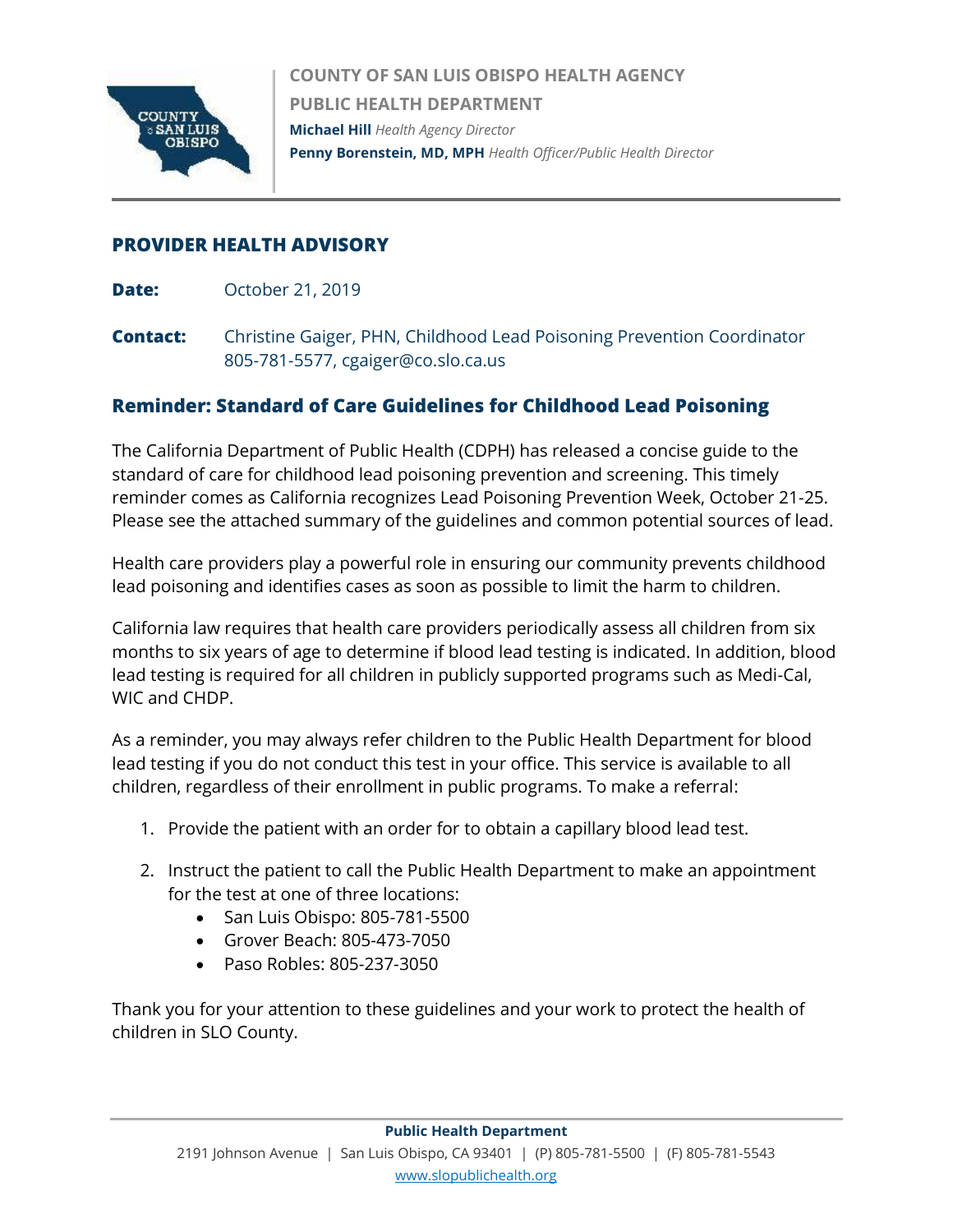# Standard of Care Guidelines on Childhood Lead Poisoning for California Health Care Providers



#### **No Level of Lead in the Body is Known to Be Safe**

"Low-level lead exposure, even at blood lead concentrations below 5 μg/dL (50 ppb), is a causal risk factor for diminished intellectual and academic abilities, higher rates of neurobehavioral disorders such as hyperactivity and attention deficits, and lower birth weight in children. No effective treatments ameliorate the permanent developmental effects of lead toxicity. Reducing lead exposure from residential lead hazards, industrial sources, contaminated foods or water, and other consumer products is an effective way to prevent or control childhood lead exposure." AAP Council on Environmental Health; Prevention of Childhood Lead Toxicity Policy Statement: Pediatrics, 2016; 138(1): e20161493

"Blood lead concentrations, even those below 10 mcg per deciliter, are inversely associated with children's IQ scores at three and five years of age, and associated declines in IQ are greater at these concentrations than at higher concentrations. These findings suggest that more U.S. children may be adversely affected by environmental lead than previously estimated." Intellectual Impairment in Children with Blood Lead Concentrations below 10 mcg per Deciliter, Richard L. Canfield, Charles R. Henderson, Jr., Deborah A. Cory-Slechta, Christopher Cox, Todd A. Jusko, and Bruce P. Lanphear, The New England Journal of Medicine 2003; 348: 1517 – 1526

"Evidence from this cohort indicates that children's intellectual functioning at 6 years of age is impaired by blood lead concentrations well below 10 mcg/dL."

Blood Lead Concentrations < 10 mcg/dL and Child Intelligence at 6 Years of Age, Todd A. Jusko, Charles R. Henderson Jr., Bruce P. Lanphear, Deborah A. Cory-Slechta, Patrick J. Parsons, and Richard L. Canfield, Environmental Health Perspectives 2008; 116: 243 - 248

#### **California Statutes and Regulations for Providers Caring for Children 6 Months to 6 Years of Age**

California state statutes and regulations impose specific responsibilities on doctors, nurse practitioners, and physician's assistants doing periodic health care assessments on children between the ages of 6 months and 6 years. In the State of California, "screening" means testing an asymptomatic child for lead poisoning by analyzing the child's blood for concentration of lead. California regulations require a blood lead test at 12 and 24 months of age. This is a brief summary of the **health care provider's responsibilities, which apply to all physicians, nurse practitioners, and physician's assistants**, not just Medi-Cal or Child Health and Disability Prevention (CHDP) providers.

|                                        | At each periodic assessment from 6 months to 6 years. Under California state laws and                                                                                                                                                                    |  |
|----------------------------------------|----------------------------------------------------------------------------------------------------------------------------------------------------------------------------------------------------------------------------------------------------------|--|
| <b>ANTICIPATORY</b><br><b>GUIDANCE</b> | regulations, all health care providers are required <sup>1</sup> to inform all parents and guardians about:                                                                                                                                              |  |
|                                        | The risks and effects of childhood lead exposure.                                                                                                                                                                                                        |  |
|                                        | The requirement that children enrolled in Medi-Cal receive blood lead tests.                                                                                                                                                                             |  |
|                                        | The requirement that children not enrolled in Medi-Cal who are at high risk of lead exposure<br>receive blood lead tests.                                                                                                                                |  |
| <b>BLOOD LEAD TEST</b>                 | All children in publicly supported programs such as Medi-Cal, Women, Infants and Children<br>(WIC), and CHDP at both 12 months and 24 months of age. <sup>1</sup>                                                                                        |  |
|                                        | Perform a "catch up" test for children age 24 months to 6 years in a publicly supported<br>program who were not tested at 12 and 24 months. <sup>1</sup>                                                                                                 |  |
| <b>ASSESS</b>                          | If child is not in a publicly supported program:<br>$\bullet$                                                                                                                                                                                            |  |
|                                        | - Ask: "Does your child live in, or spend a lot of time in, a place built before 1978 that has<br>peeling or chipped paint or that has been recently remodeled?"<br>Blood lead test if the answer to the question is "yes" or "don't know." <sup>1</sup> |  |
|                                        | Blood lead test if a change in circumstances has put child at risk of lead exposure.                                                                                                                                                                     |  |
|                                        | Other indications for a blood lead test: <sup>2</sup>                                                                                                                                                                                                    |  |
|                                        | - Parental request                                                                                                                                                                                                                                       |  |
|                                        | - Sibling, playmate or other close contact with an increased blood lead level                                                                                                                                                                            |  |
|                                        | - Suspected lead exposure (see possible sources of lead exposure on other side)                                                                                                                                                                          |  |
|                                        | - History of living in or visiting country with high levels of environmental lead                                                                                                                                                                        |  |

<sup>1</sup> Health and Safety Code, sections 105285-105286; California Code of Regulations, Title 17, Sections 37000 to 37100  $2$  Items in italics are not in regulations but also should be considered.

#### **Federal Refugee Guidelines (www.cdc.gov/immigrantrefugeehealth/)**

- Blood lead test all refugee children 6 months to 16 years old at entry to the U.S.
- Within 3 6 months post-resettlement, follow-up blood lead tests should be conducted on all refugee children aged 6 months to 6 years, regardless of initial screening blood lead level.
- Evaluate the child's iron status including a hemoglobin/hematocrit and red blood cell indices.
- Children under the age of six should be given a daily multivitamin with iron.